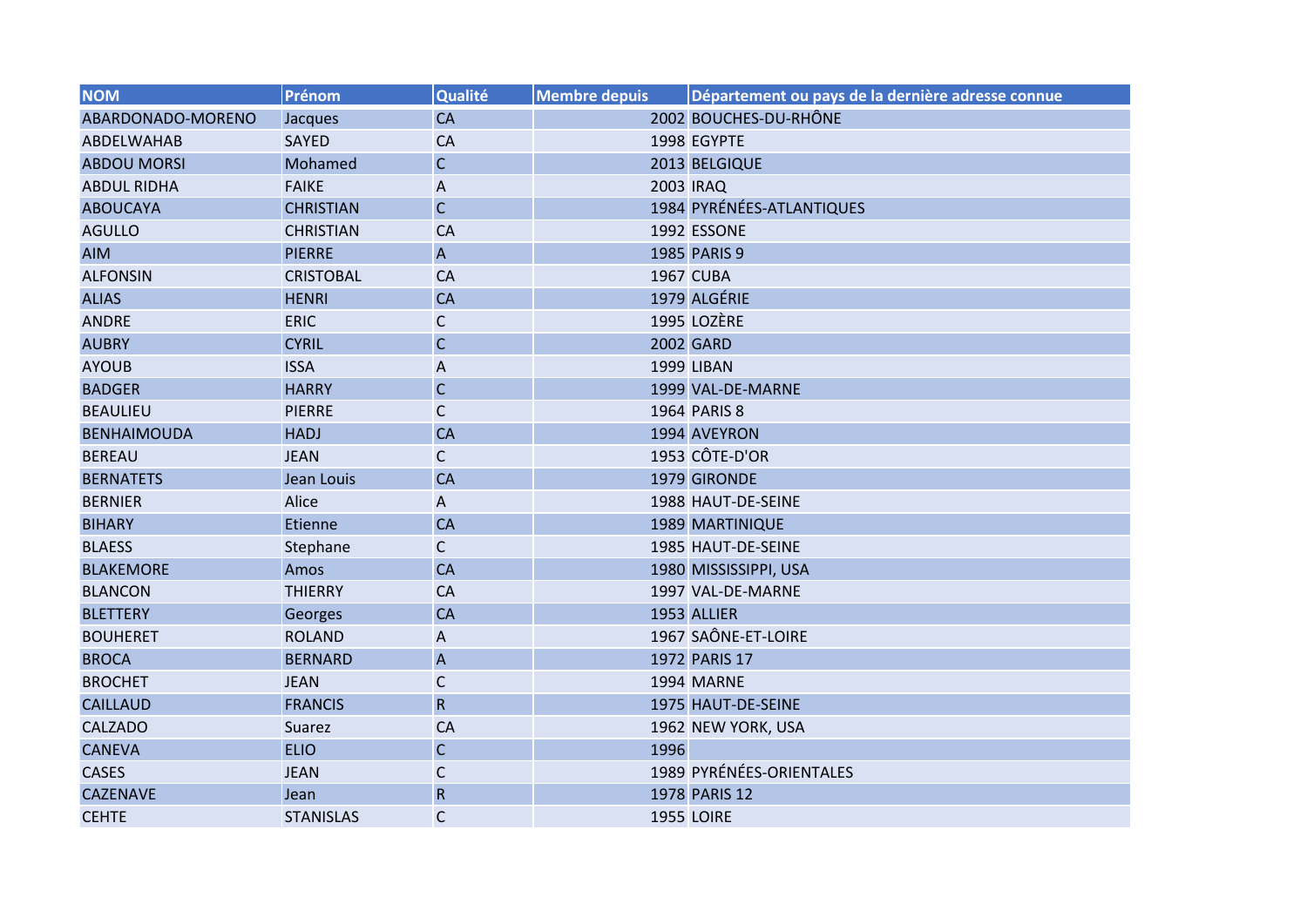| <b>CERUTTI</b>           | <b>FRANCOIS</b>        | <b>CA</b>                 | 1972 |                              |
|--------------------------|------------------------|---------------------------|------|------------------------------|
| <b>CHAUTEMPS</b>         | <b>PASCAL</b>          | $\mathsf{C}$              |      | 1999 PARIS 18                |
| <b>CHEAH</b>             | <b>KIM</b>             | $\mathsf{C}$              |      | 1981 MALAYSIE                |
| <b>CLEMENT</b>           | Jean                   | $\mathsf{C}$              |      | 1952 CHARENTE                |
| <b>COLIN</b>             | <b>BENJAMIN</b>        | $\mathsf C$               |      | 1999 INDRE-ET-LOIRE          |
| <b>COPAVER</b>           | <b>JEAN</b>            | <b>CA</b>                 |      | 1990 EURE-ET-LOIRE           |
| <b>CORNILLE</b>          | <b>Georges</b>         | $\mathsf{C}$              |      | <b>1947 TARN</b>             |
| <b>COSTA</b>             | <b>MALAQUIAS</b>       | CA                        |      | 2003 CAP-VERT                |
| <b>COTTEN</b>            | <b>PHILIPPE</b>        | $\mathsf{R}$              |      | 2005 PARIS 17                |
| <b>COUIX</b>             | Gaelle                 | <b>CA</b>                 |      | 2006 FINISTÈRE               |
| <b>CRISTOBAL</b>         | <b>JACQUES</b>         | $\overline{\mathsf{R}}$   |      | 1969 GIRONDE                 |
| <b>DARMAYAN</b>          | <b>PIERRE</b>          | CA                        |      | 1978 GIRONDE                 |
| <b>DAUMALE</b>           | Pauline                | $\overline{A}$            |      | 1978 PARIS 18                |
| <b>DE SMEDT</b>          | Raymond                | CA                        |      | <b>1977 NORD</b>             |
| <b>DEBREBANT</b>         | <b>SIEGFRIED</b>       | $\mathsf C$               |      | 1995 PARIS 1                 |
| <b>DELASSUS</b>          | <b>RENE</b>            | C                         |      | <b>1987 ISÈRE</b>            |
| <b>DELECLUSE</b>         | <b>Jacques</b>         | $\mathsf{C}$              |      | 1971 PAS-DE-CALAIS           |
| <b>DELETTRE</b>          | <b>RODOLPHE</b>        | $\mathsf{C}$              |      | 2001 FINISTÈRE               |
| <b>DEMEURE</b>           | Jean-Luc               | <b>CA</b>                 |      | 1986 PARIS 19                |
| <b>DEMISSEW</b>          | <b>LEMMA</b>           | CA                        |      | 2000 ETHIOPIE                |
| <b>DESMARS</b>           | Daniel                 | $\boldsymbol{\mathsf{A}}$ |      | 1983 HAUT-DE-SEINE           |
| <b>DESNOS</b>            | <b>YVES</b>            | ${\sf R}$                 |      | 1991 HAUTE-SAVOIE            |
| <b>DICKEY</b>            | <b>ELMER</b>           | $\mathsf A$               |      | 1963 TEXAS, USA              |
| <b>DJERRAHIAN</b>        | <b>ARMEN</b>           | $\mathsf{R}$              |      | 1999 NEW YORK, USA           |
| <b>DOLAN</b>             | <b>NICOLE</b>          | <b>CA</b>                 |      | <b>1985 GUYANE FRANÇAISE</b> |
| <b>DORNON</b>            | Pierre-Marie           | $\mathsf{C}$              |      | 2007 GIRONDE                 |
| <b>DUMAS</b>             | <b>GILLES</b>          | $\mathsf{C}$              |      | 1999 HAUTE-LOIRE             |
| <b>ELISEE</b>            | <b>JEAN</b>            | <b>CA</b>                 |      | 2003 GUADELOUPE              |
| <b>ERKOL</b>             | <b>NURETTIN</b>        | <b>CA</b>                 |      | 2002 SEINE-SAINT-DENIS       |
| <b>FACELINA</b>          | <b>RAYMOND</b>         | A                         |      | 1976 PARIS 9                 |
| <b>FERREIRA DA SILVA</b> | <b>PHILIPPE</b>        | $\mathsf{C}$              |      | <b>1997 YONNE</b>            |
| <b>FLOUTARD</b>          | Alain                  | $\mathsf{C}$              |      | 2001 HAUTE-GARONNE           |
| <b>GAUDRY</b>            | <b>JEAN-CHRISTOPHE</b> | $\mathsf{R}$              |      | 1999 HAUTE-GARONNE           |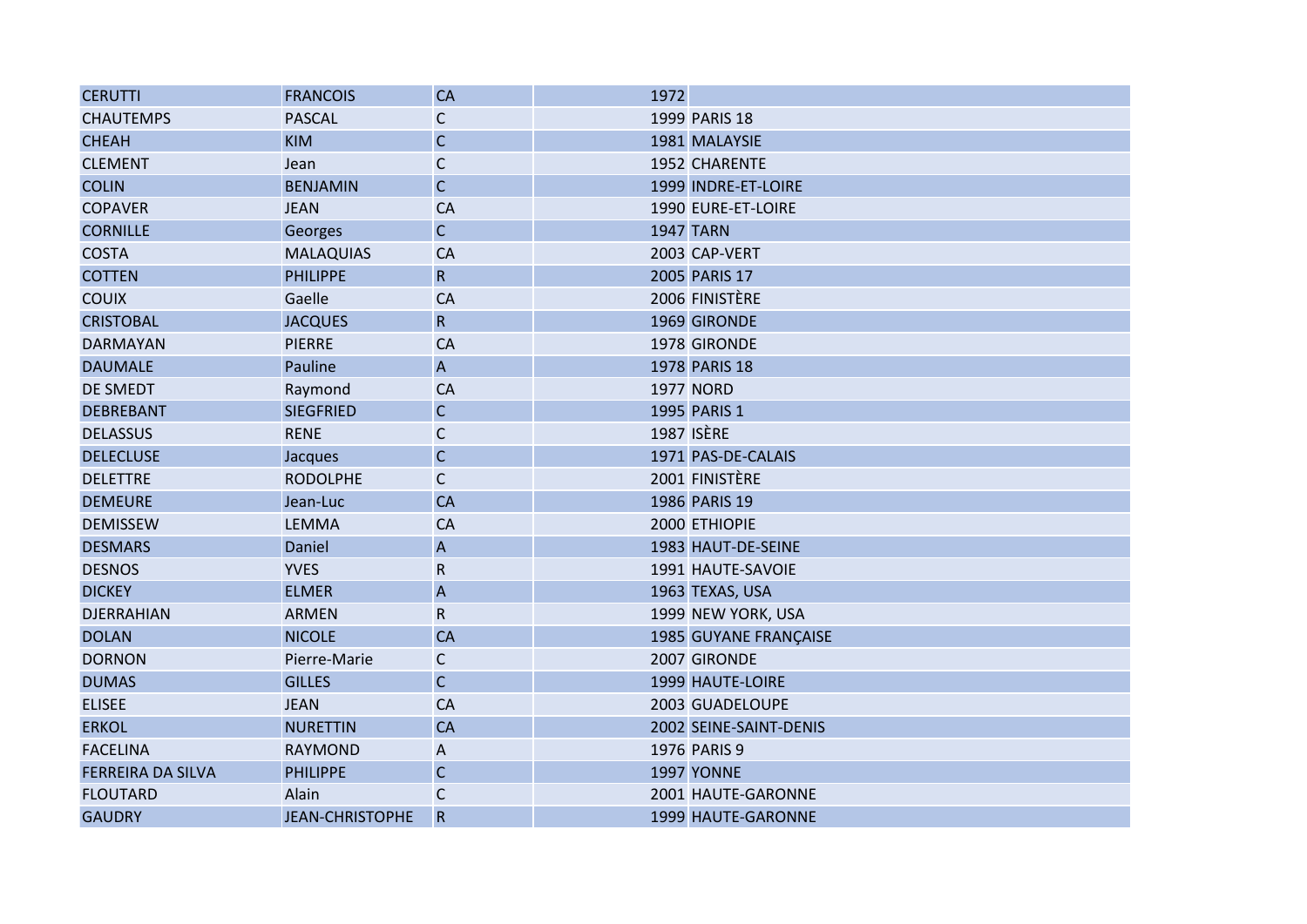| <b>GAUTHIER</b>       | Robert           | <b>CA</b>                 | 1975 VENDÉE            |
|-----------------------|------------------|---------------------------|------------------------|
| <b>GERARD</b>         | Pierre           | $\mathsf C$               | 1987 PARIS 14          |
| <b>GHEZZAOUI</b>      | <b>NABIL</b>     | $\mathsf{C}$              | <b>1964 LIBAN</b>      |
| <b>GILET</b>          | <b>ROGER</b>     | $\mathsf{C}$              | 1958 SAÔNE-ET-LOIRE    |
| <b>GINOT</b>          | <b>MARC</b>      | <b>CA</b>                 | 1971 SAÔNE-ET-LOIRE    |
| <b>GRAIL</b>          | <b>FREDERIC</b>  | $\mathsf{C}$              | 2002 VAUCLUSE          |
| <b>GRUGEON</b>        | <b>BRUNO</b>     | $\boldsymbol{\mathsf{A}}$ | 2000 SEINE-SAINT-DENIS |
| <b>HAK</b>            | Abdel            | $\mathsf C$               | 1950 YVELINES          |
| <b>HAMDI</b>          | <b>GAMAL</b>     | A                         | 1990 EGYPTE            |
| <b>JANVIER</b>        | <b>REMY</b>      | <b>CA</b>                 | 1993 YVELINES          |
| <b>JEAN-JACQUES</b>   | Germain          | CA                        | 2014 GUADELOUPE        |
| <b>JOHNS</b>          | Foda             | <b>CA</b>                 | 1977 LIBERIA           |
| KARADIMTCHEV          | <b>BORIS</b>     | $\mathsf{C}$              | 1991 BULGARIE          |
| <b>KHAIRALLAH</b>     | <b>JEAN</b>      | <b>CA</b>                 | <b>1983 LIBAN</b>      |
| <b>KONATE</b>         | SOULEYMANE       | <b>CA</b>                 | 1998 HAUT-DE-SEINE     |
| <b>LABAKI</b>         | <b>JEAN</b>      | CA                        | <b>1982 LIBAN</b>      |
| <b>LAHER</b>          | Caroline         | <b>CA</b>                 | 2007 PARIS 11          |
| <b>LE PARC</b>        | Jackie           | CA                        | 1974 ALLEMAGNE         |
| <b>LECLERCQ</b>       | Jacques          | A                         | <b>1973 NORD</b>       |
| <b>LERNOULD</b>       | <b>JEAN</b>      | $\mathsf{C}$              | <b>1985 NORD</b>       |
| <b>LESCHI</b>         | <b>DOMINIQUE</b> | CA                        | 1993 HAUTE-CORSE       |
| <b>LINGUA</b>         | Catherine        | $\overline{A}$            | 1987 HAUTE-GARONNE     |
| <b>LUCE</b>           | Sylvestre        | <b>CA</b>                 | 2007 MARTINIQUE        |
| <b>MANNARINI</b>      | Aurele           | $\mathsf{C}$              | 1980 CORSE-DU-SUD      |
| <b>MARTIN</b>         | Marie-Noëlle     | CA                        | 1988 YVELINES          |
| <b>MAS</b>            | Jean-Pierre      | <b>CA</b>                 | 1980 PARIS 14          |
| <b>MICHELI</b>        | Christian        | <b>CA</b>                 | 1985 CORSE-DU-SUD      |
| <b>MILOME</b>         | Germain          | <b>CA</b>                 | <b>2009 RHÔNE</b>      |
| <b>MITIKU</b>         | <b>TESHOME</b>   | <b>CA</b>                 | 2004 VIRGINIE, USA     |
| <b>MONTEIL</b>        | <b>FREDERIC</b>  | <b>CA</b>                 | 1971 HÉRAULT           |
| NAYARADOU             | Monique          | A                         | 1984 MARTINIQUE        |
| <b>ODDO PARRAGUEZ</b> | Guillermo        | $\mathsf{C}$              | <b>1976 CHILI</b>      |
| <b>ORVILLE</b>        | Erick            | CA                        | 1982 GUADELOUPE        |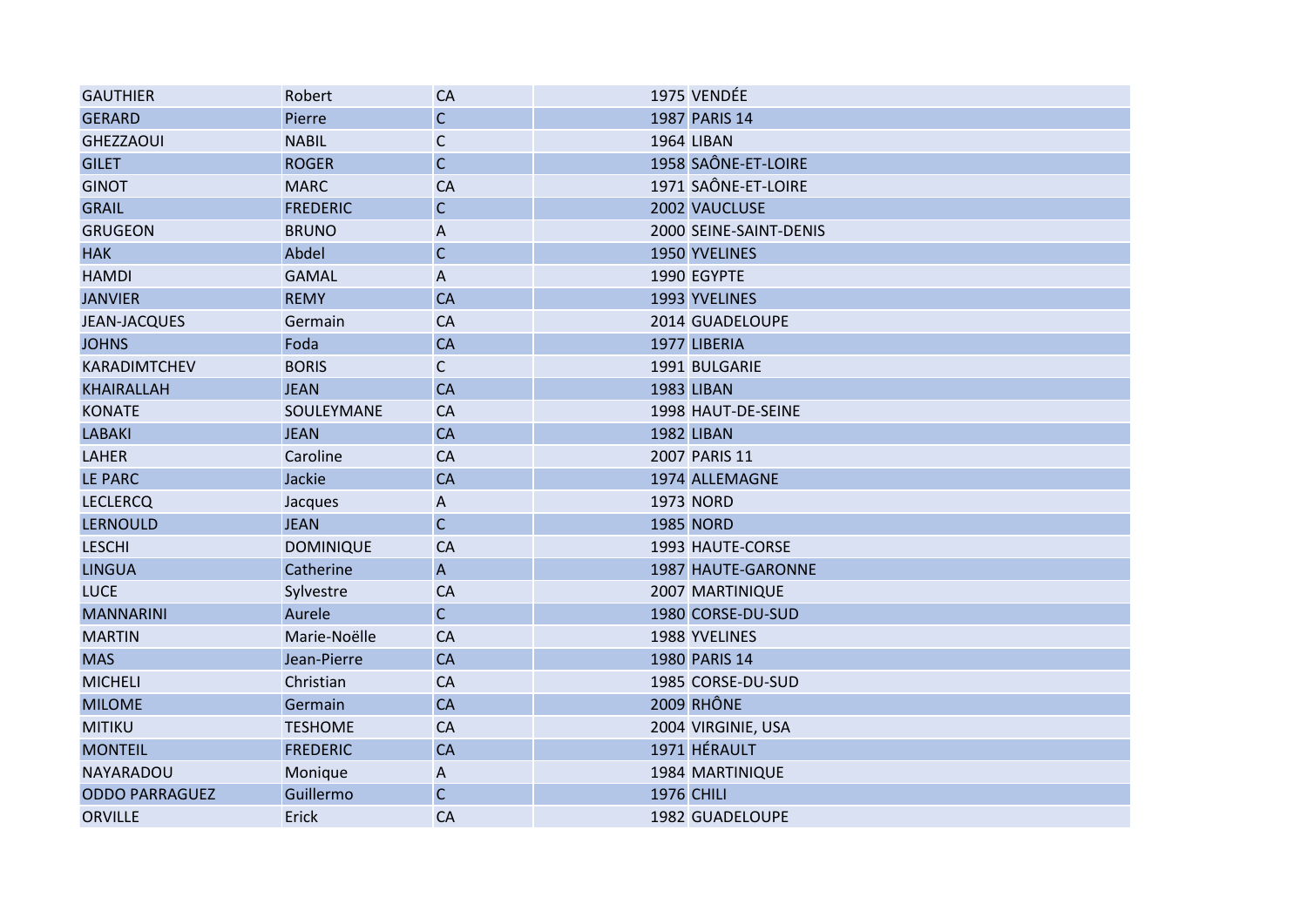| <b>OSTHUES</b>            | Nancy             | $\boldsymbol{\mathsf{A}}$ |                  | 1974 NEW YORK, USA     |
|---------------------------|-------------------|---------------------------|------------------|------------------------|
| PAPAZIAN                  | Arlen             | ${\sf R}$                 |                  | 1969 FRANCE            |
| <b>PAROS</b>              | <b>JEAN</b>       | $\mathsf C$               |                  | 1991 REUNION           |
| <b>PHILIPPON</b>          | Pierre            | CA                        |                  | <b>1973 LOIRE</b>      |
| <b>PONCOT</b>             | Michel            | $\mathsf{C}$              | <b>1991 JURA</b> |                        |
| <b>POUILLOUX</b>          | James             | <b>AR</b>                 |                  | 1983 CHARENTE-MARITIME |
| <b>PRUDHOMME</b>          | <b>OLIVIER</b>    | $\mathsf{C}$              |                  | 1997 VAL-DE-MARNE      |
| <b>RABIE</b>              | <b>JEAN</b>       | $\mathsf C$               |                  | 1991 VAL-DE-MARNE      |
| <b>RAFFALLI</b>           | <b>JACQUES</b>    | $\boldsymbol{\mathsf{A}}$ |                  | 1989 HAUTE-CORSE       |
| <b>RASOLOFONDRAOSOLO</b>  | Zafimahaleo       | CA                        |                  | 2005 MADAGASCAR        |
| <b>RENOUX LATOUR</b>      | <b>CHRISTIAN</b>  | CA                        |                  | 1990 GUADELOUPE        |
| <b>RIONDY</b>             | Lucien            | $\mathsf{C}$              |                  | 1952 RHÔNE             |
| <b>RIPPERT</b>            | Emile             | <b>CA</b>                 |                  | 1972 GUYANE FRANÇAISE  |
| <b>ROCHELLE</b>           | <b>SONIA</b>      | $\mathsf A$               |                  | 1997 ROYAUME-UNI       |
| <b>ROCHER</b>             | <b>CHRISTOPHE</b> | $\mathsf C$               |                  | 1998 HAUTE-VIENNE      |
| <b>RUDOLF</b>             | <b>ROBERT</b>     | C                         |                  | 1994 PARIS 20          |
| <b>SAINT</b>              | <b>ANTHONY</b>    | $\mathsf{C}$              |                  | 2005 ESSONE            |
| <b>SALAH ELDIN RIFAAT</b> | <b>MOHAMED</b>    | <b>CA</b>                 |                  | 2006 SEINE-SAINT-DENIS |
| <b>SALLES</b>             | René              | ${\sf R}$                 |                  | 1983 GARD              |
| <b>SMITH</b>              | Paul J            | $\mathsf C$               |                  | <b>2006 PARIS</b>      |
| <b>SONNIER</b>            | Jean-Michel       | $\mathsf C$               |                  | 1982 HAUT-DE-SEINE     |
| <b>SOURICE</b>            | <b>BRUNO</b>      | $\mathsf{C}$              |                  | 1997 CALVADOS          |
| <b>STEWART</b>            | Rex               | <b>CA</b>                 |                  | PENNSYLVANIE, USA      |
| <b>SUNGU KUMBI</b>        | <b>DEBA</b>       | A                         |                  | 2000 LOIRET            |
| <b>THEODOSE</b>           | Alex              | <b>CA</b>                 |                  | 1984 MARTINIQUE        |
| <b>THERY</b>              | Françis           | $\mathsf C$               |                  | <b>2002 NORD</b>       |
| <b>TOLSTOI</b>            | Vassia            | $\mathsf{R}$              |                  | 2007 PARIS 10          |
| <b>TREMBLE</b>            | <b>JUAN</b>       | <b>CA</b>                 |                  | <b>1971 CUBA</b>       |
| <b>TURNER</b>             | <b>HELEN</b>      | <b>CA</b>                 |                  | 2004 ANGLETERRE        |
| <b>VASSEUR</b>            | Lyliane           | CA                        |                  | 1968 ALPES-MARITIMES   |
| <b>VAUTIER</b>            | <b>JEAN</b>       | $\mathsf C$               |                  | 1996 PARIS 11          |
| <b>VIVET</b>              | Patrick           | ${\sf A}$                 |                  | 2008 ALLIER            |
| <b>WALKER</b>             | Patrick           | <b>CA</b>                 |                  | 2007 VAL-DE-MARNE      |